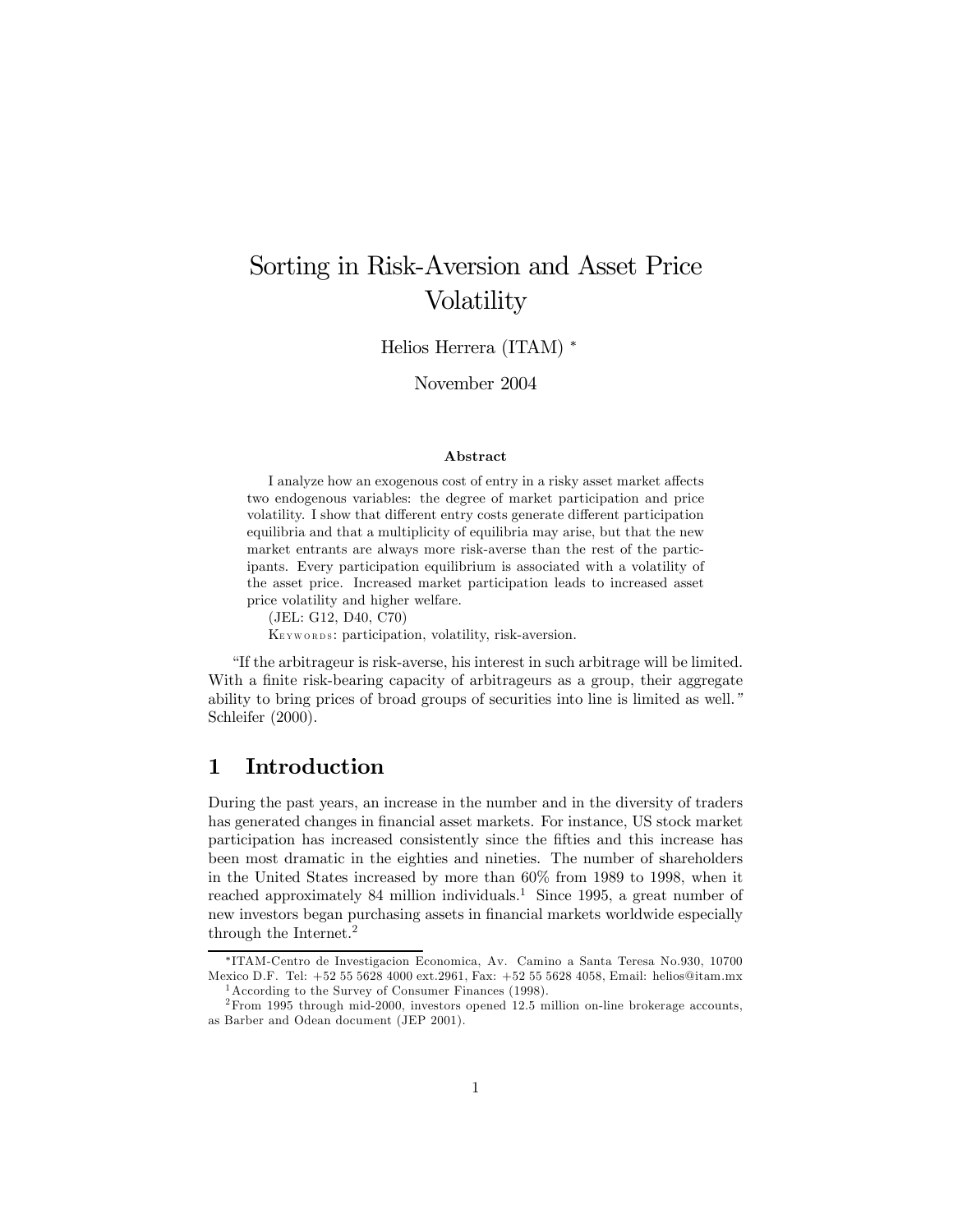It is interesting to understand the effects of this change in participation on prices of financial assets and in particular on the volatility of those prices. One explanation for this increase in participation in the stock market is a decrease in the cost of entry in the market. Whereas in the past higher transaction and information costs kept certain types of investors out of risky asset markets, nowadays the easier access has attracted new types of investors into financial markets. As a result of information technology and telecommunications improvements, there is no doubt that the cost of acquiring information on assets declined dramatically in the past years. However, while there seems to be a consensus that the lowering of the pecuniary (brokerage) and non-pecuniary (information and setup) costs of participation has encouraged the entry of new investor-types into asset markets, whether these new market participants have increased or decreased the asset price volatility is a question that still needs theoretical and empirical exploration. The goal of this paper is to address theoretically the following question. Under what conditions does increased market participation increase or decrease the asset price volatility ? In the quest to explore the "origins" of stock price volatility, I use an endogenous market participation model to show that one source of volatility emerges from the self-selection of potential investors. As I show, this source of volatility is an immediate consequence of the change in the overall composition of the attitudes towards risk of investors. The change in the market level of risk-aversion follows from the easier access to the stock market allowing the entry of new investors.

A standard argument in the related literature on market participation states that higher market participation should decrease volatility, because the idiosyncratic demand shocks of participants tend to cancel one another out as the number of participants rises. As Pagano (ReStud. 1989) shows in his seminal work, this dampening of the price volatility is caused by the cancellation of the independent demand shocks of the market participants due to a law of large numbers effect. A lower entry cost induces more investors to enter the market thus dampening volatility. Pagano obtains the latter effect assuming that all potential market participants are identical when deciding whether or not to enter the market. Hence, his explanation does not consider that as the cost of entry decreases not only may the number of participants change but the new participants may also have characteristics that differ from the old participants. An interesting avenue of research is to explore the effects of sorting of investors on market participation and price volatility. In this paper I explore the effects of heterogeneity in risk-aversion.

I show that if the potential market participants have different levels of riskaversion, more participation increases volatility. I analyze the different participation equilibria that arise from the market entry game. Different participation equilibria imply different price volatilities, depending on what types of investors enter the asset market. I find that the less risk-averse types enjoy a higher benefit than the more risk-averse types from participating in a risky asset market. The main reason is that, once they have entered the market, less risk averse individuals require a lower compensation than the relatively more risk averse individuals for bearing the risk of holding the risky asset. As a consequence,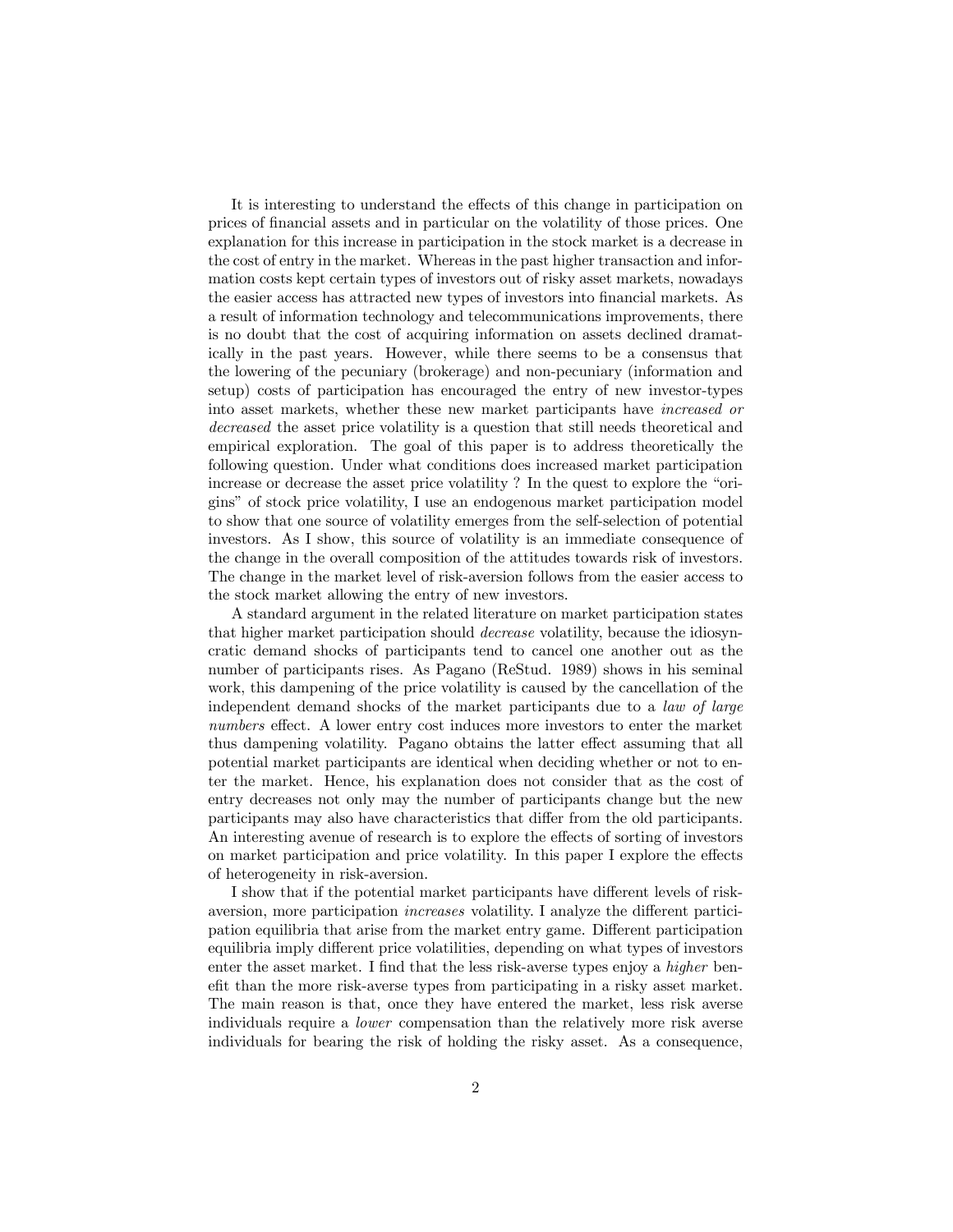for any given cost of market participation, if a given type participates then all the types less risk-averse than him participate too. As market participation increases (due to a lower entry cost or multiplicity of equilibria) and more risk-averse investors join the less risk-averse in the market, the less aggressive reaction to the price fluctuations of the new participants leads to an increase of the volatility of the price of the asset. When multiple participation equilibria arise, these are Pareto ranked, the equilibrium with larger participation dominating the others and so forth. This implies that higher welfare is associated with higher volatility.

Orosel (1998) analyzes a model in which participation is determined endogenously and fluctuates over time. He shows that there is a positive link between movements in prices and fluctuations in participation. In his model the reason why prices fluctuate are changes in endogenous participation, triggered by innovation in dividends that follow a Markov process. The endogenous fluctuations of market participation lead to increased volatility of the share price. In my model instead, volatility is not related to endogenous fluctuations in market participation. Although different across equilibria, market participation is fixed within each equilibrium. The reason being that I want to explore what forces affect volatility as a consequence of a change in the composition of market participants. Another important work on endogenous market participation is Allen & Gale (1994). They show that limited market participation can have the effect of amplifying price volatility relative to full market participation. The main difference with respect to this paper is that in Allen & Gale their "excess" volatility is generated by a shortage of cash in the market. That is, as participant-types with more cash in their portfolios enter the market, the liquidity provided by these new investor-participants can absorb more trades hence dampening volatility. Along with this heterogeneity in liquidity preferences (cash) of participants, Allen & Gale also introduce heterogeneity in risk-aversion. However, since they model a market characterized by liquidity shortage, the heterogeneity in riskaversion, which is needed to generate the different participation equilibria, is not crucial for the volatility result. The vanishing of the excess volatility with full participation they obtain, has little to do with the fact that the new participants are more risk-averse than the rest, but with the fact that the new entrants introduce more cash, i.e., liquidity into the market. In my paper instead, the "risk-aversion effect" is a major force driving the volatility. The fact that in equilibrium new participants are more risk-averse than the rest is crucial in my model because the fluctuations of the equilibrium price are positively affected by the average risk-tolerance of the market. Most of the other work in the limited participation literature takes a different approach, see for instance Merton (1987), Basak and Cuoco (1998) and Shapiro (2002). These papers do not treat participation endogenously, but assume that certain exogenously chosen agents are prevented from investing in some given financial assets.

The rest of the paper is organized as follows. Section 2 sets up the formal model, finds the link between price volatility and the composition of the market participants and finds the gain from participation. Section 3 looks at the participation equilibria, volatility and welfare. Section 4 concludes.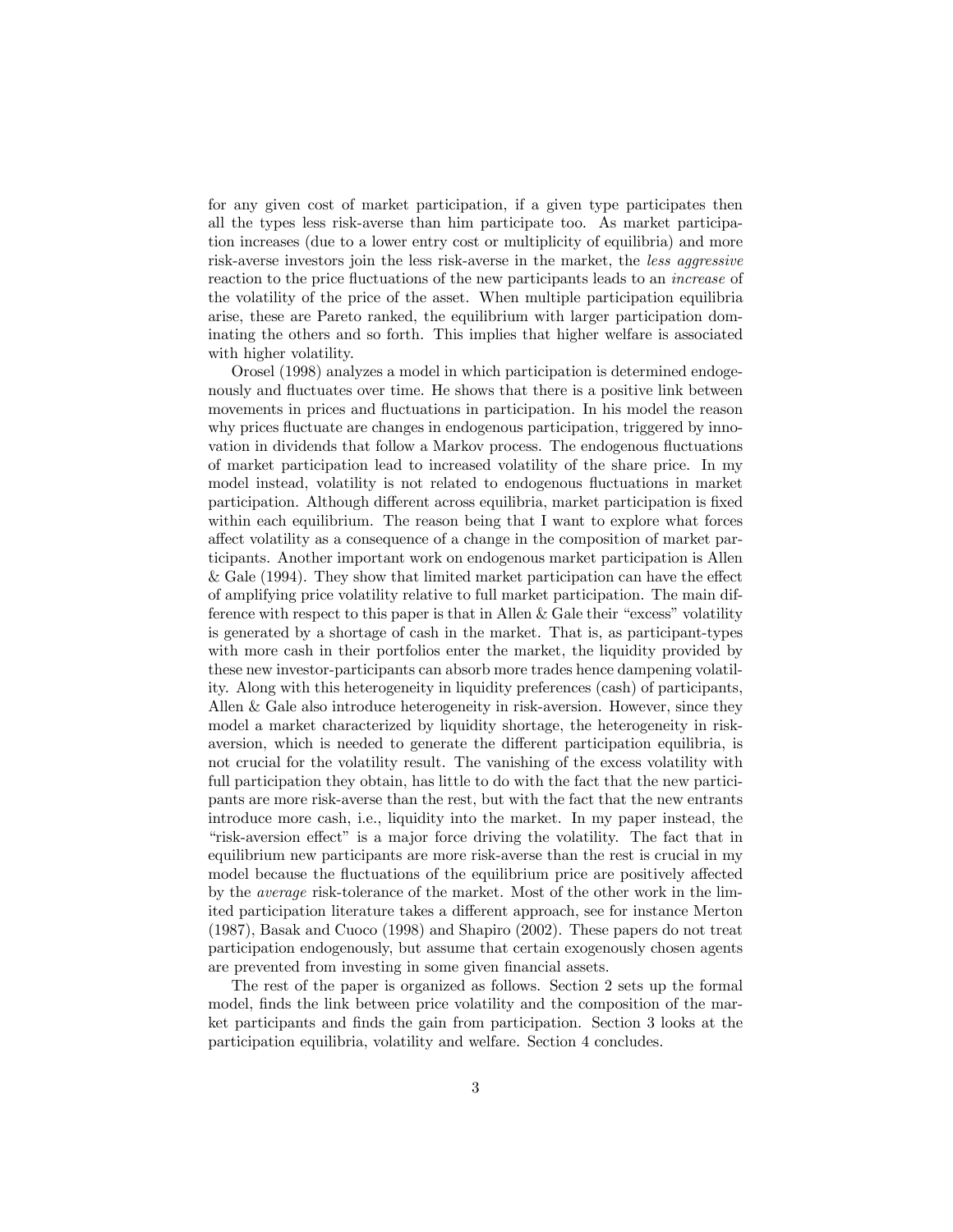### 2 The Model

This is a model of endogenous market participation. There is a continuum of agents which maximize their expected utility over their final wealth W. All agents have CARA utility and are heterogenous in terms of their absolute riskaversions  $a^{-1}$  (I refer to its inverse a as the risk-tolerance). Agent types are indexed by  $i \in [0, +\infty)$  and are ordered according to their absolute risk-aversion  $a_i^{-1}$ , from the less risk-averse (more risk-tolerant) to the more risk-averse (less risk-tolerant). The cumulative distribution of agent types can allow for mass points and it is denoted by  $F(i)$ . The total mass of agents (all potential participants) is  $N = \int_0^{+\infty} dF(i) \in \mathcal{R}^+$ . The average risk-tolerance  $\overline{a}_{[0,+\infty)}$  of all agents, is defined as:

$$
\overline{a}_{[0,+\infty)} = \frac{\int_0^{+\infty} (a_i) dF(i)}{N}
$$

Call  $\widetilde{F}(i)$  is the distribution of the types that do participate in the market and  $n = \int_0^{+\infty} d\tilde{F}(i) \in [0, N]$  their mass, that is the size of the market. A fundamental variable for this analysis is  $\bar{a}$  defined as the average risk-tolerance of the market participants only:

$$
\overline{a} = \frac{\int_0^{+\infty} (a_i) d\widetilde{F}(i)}{n}
$$

There are two assets: a risky asset with normally distributed return

$$
x \sim \mathcal{N}\left(\mu_x, \sigma_x^2\right)
$$

only traded in the market under consideration and a risk-free asset with return  $R = 1$  normalized to one (i.e. zero interest rate without loss of generality).

There are three dates and two periods where the agents make decisions. In the first period all agents simultaneously decide whether to enter the market or not. Entry involves a cost  $c > 0$  and the possibility of trading the risky asset which is precluded without entry. In the second period only the agents that entered the market decide how much of the risky asset to trade.

Agents have no demand shocks their only heterogeneity being their riskaversion. To generate price variability I assume that the supply  $S$  of the risky asset is random. In particular I assume that the supply has zero mean, is normally distributed and is independent of other random variables:

$$
S \sim \mathcal{N}\left(0, (n\sigma)^2\right) \tag{1}
$$

To guarantee that this exogenous source of randomness does not fade as the market size increases, I assume that the noise in the market supply (its standard deviation) is proportional to the size of the market  $n$ . This assumption is there to guarantee scale invariance: with identical agents (all agents of one type only) the properties of the market (such as its volatility and the gain from entry) would be constant, that is independent of the mass of agents  $n$  that enters the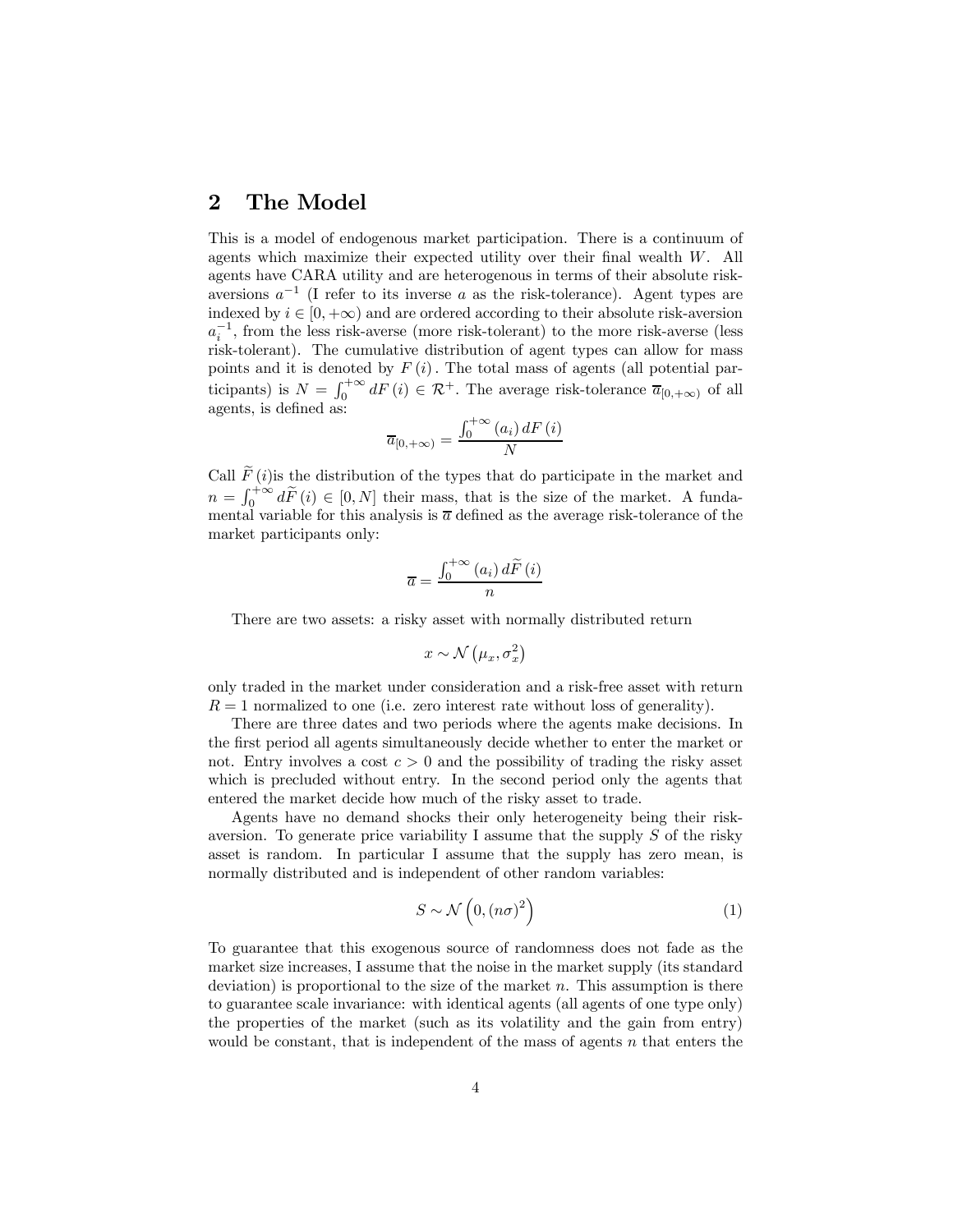market. It is important to have this invariance with homogeneous investors to capture the effect of heterogeneity of investors on market variables, which is the goal of this paper.

In the third date returns  $u$  and  $x$  are realized. In the second date, the shock  $S$  is realized. In the first date, that is, before the agents decide whether to enter or not, agents have an initial endowment of risk-free asset  $(cash) w$ . This endowment could in general be different for every agent. That would not change the results due to the absence of wealth effects in this CARA-Normal framework.

### **Timing of Decisions**

s



As customary in the endogenous participation literature (see for instance, Pagano (1989) or Allen and Gale (1994)), the entry decision is separated and precedes the portfolio decision. This entry cost represents the cost of gathering information about how the stock market works in general (setup cost and information cost). Only after an investor has gathered the necessary information (entered the market), is he able to decide how much to invest in the asset. The resolution of this uncertainty can be represented by the realization of the random variable S.

I look for the equilibria of this two stage problem by solving by backward induction. Starting with the second stage decision, I find every investor's demand for the risky asset and aggregate these demands, taking as given the composition of the market participants  $F(i)$ , which is derived later when I solve the first stage problem. Equating aggregate demand to the supply, I obtain the equilibrium price of the asset and the indirect utility from entry of every market participant as a function of the composition of the market. Comparing the expected utility from entry net of the entry cost to the expected utility of not entering, I obtain the entry condition which determines the first stage entry decision. Finally, I find the equilibria of the entry game and determine the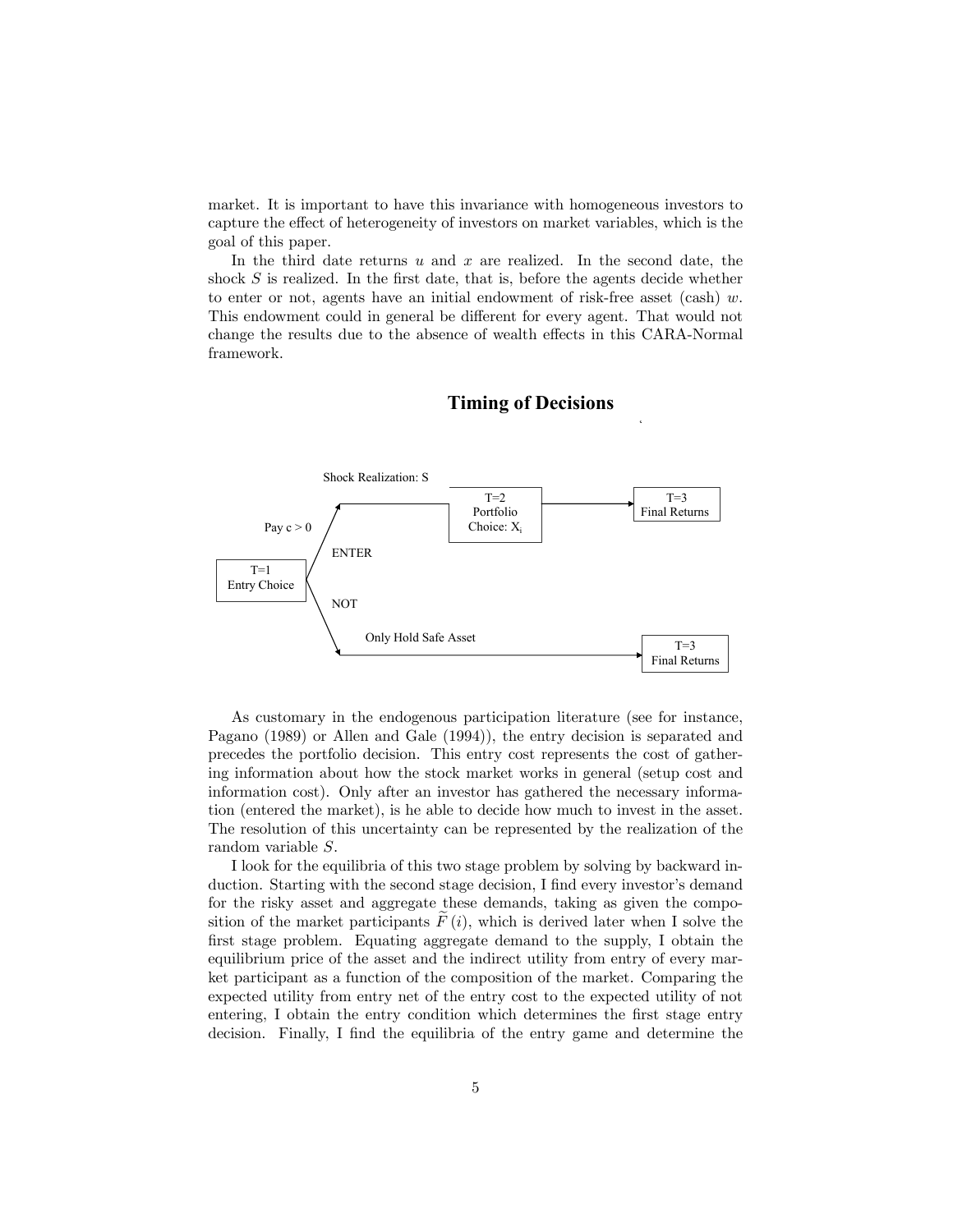patterns of participation. Different equilibrium levels of participation imply different volatilities of the asset price, which was previously derived in the second stage. This link between participation and volatility is the main objective.

#### 2.1 Second Stage

Here I find the demand of market participants assuming a given pattern of participation  $\tilde{F}(i)$  and a given supply realization S.

If any investor *i* with risk aversion  $a_i^{-1}$  decides to purchase a quantity  $X_i$  of the risky asset at price  $p$ , his final wealth is:

$$
W_i = (w - c - pX_i) + xX_i
$$

To obtain the demand, I maximize the expected utility objective, which, given the CARA-Normal framework, becomes:

$$
U_i = \mathcal{E}_2 \left( -\exp\left( -a_i^{-1} W_i \right) \right) = -\exp\left( -a_i^{-1} \left( \mathcal{E}_2 \left( W_i \right) - \frac{a_i^{-1}}{2} \text{Var}_2 \left( W_i \right) \right) \right) (2)
$$

where the expectations are taken at date 2 and:

$$
\begin{array}{rcl}\n\mathbf{E}_2\left(W_i\right) & = & \left(w-c\right) + \left(\mu_x - p\right)X_i \\
\mathbf{Var}_2\left(W_i\right) & = & X_i^2 \sigma_x^2\n\end{array}
$$

By differentiating the objective with respect to  $X_i$  and setting the result to zero, I obtain the demand:

$$
X_i(p) = a_i \frac{\mu_x - p}{\sigma_x^2} \tag{3}
$$

The market clearing condition is obtained by integrating the demand over the distribution of types that participate in the market and equating that to the random supply  $S$ :

$$
\left(\int_0^{+\infty} (a_i) d\widetilde{F}(i)\right) \frac{\mu_x - p}{\sigma_x^2} = S
$$

Defining  $X$  as:

$$
X = \frac{S}{\int_0^{+\infty} d\widetilde{F}(i)} = \frac{S}{n}
$$

we obtain:

$$
\overline{a}\frac{\mu_x-p}{\sigma_x^2}=X
$$

where, given the distribution  $(1)$  of  $S$ ,  $X$  is distributed as:

$$
X\sim\mathcal{N}\left(0,\sigma^{2}\right)
$$

The equilibrium price becomes:

$$
p=\mu_x-\frac{X}{\overline{a}}\sigma_x^2
$$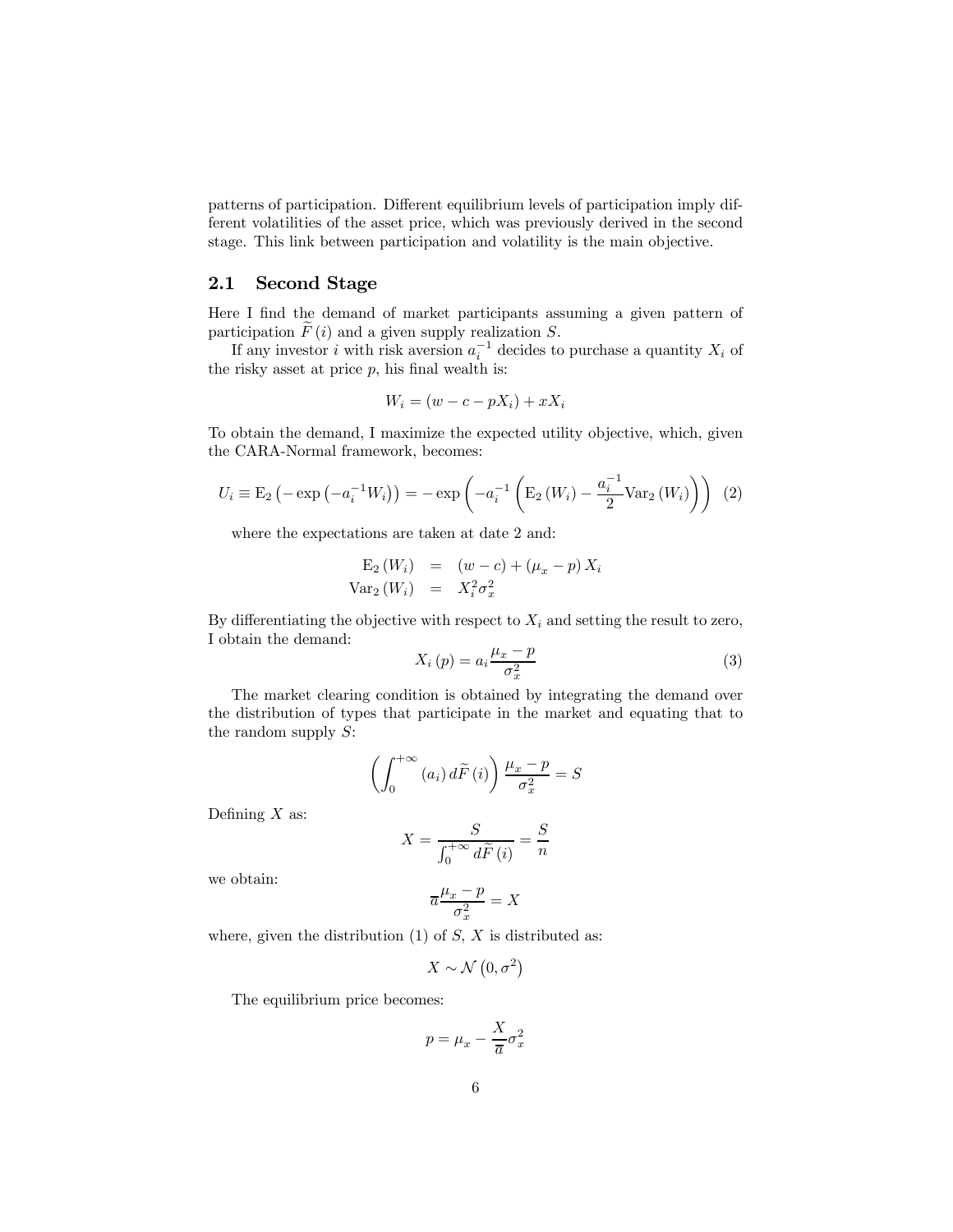A quantity useful for later is the quantity demanded in equilibrium by any type i that can be obtained by substituting the equilibrium price in the demand of that type:

$$
X_i = \frac{a_i}{\overline{a}} X \tag{4}
$$

Finally, the price volatility is the variability of the price as the supply varies given a certain market composition:

$$
\text{Var}_1\left(p\right) = \frac{1}{\overline{a}^2} \sigma_x^4 \sigma^2 \tag{5}
$$

Since volatility depends negatively on average risk-tolerance, we have the following result.

#### **Proposition 1** A more risk-averse market has higher price volatility.

The intuition for this result is that, agents with higher tolerance to risk tend to react more aggressively by buying or selling larger amounts of the asset (than agents with lower tolerance to risk) when its price is different from its expected return. This effect becomes clear by observing that the demand function (3) of each type is proportional to  $a_i$ . Hence, higher risk-tolerance results in an equilibrium price (which is a random variable) that tends to be closer to the expected return. Namely, high risk-tolerance reduces this size of price fluctuations. An insightful example is the extreme case of a risk-neutral market, where  $a_i^{-1} = 0$  for all participants. Such a market would nail the price to the expected return in this model since  $\bar{a} \rightarrow +\infty$ , thereby eliminating all price variability. Conversely, a market which is on average more risk-averse would allow larger fluctuations of the price around the mean return. This is the meaning of the quote by Schleifer at the beginning of the paper.

#### 2.2 First Stage

Having established the result that volatility increases with risk-aversion, what remains to be done is to explore the link between volatility and participation. This is obtained in the next two subsections by establishing the link between participation and risk-aversion.

In this subsection using the results of the first stage I obtain the net expected benefit from participation in the market. The final wealth for any investor type i that does not enter the market is:

$$
W_i^0 = w
$$

The utility from not-entering the market for any agent  $i$  is:

$$
U_i^0 = -\exp\left(-a_i^{-1}w\right)
$$

The utility from entering the market for any agent i is  $E_1(U_i)$ , i.e. the expectation taken at date 1 of  $U_i$  defined in (2).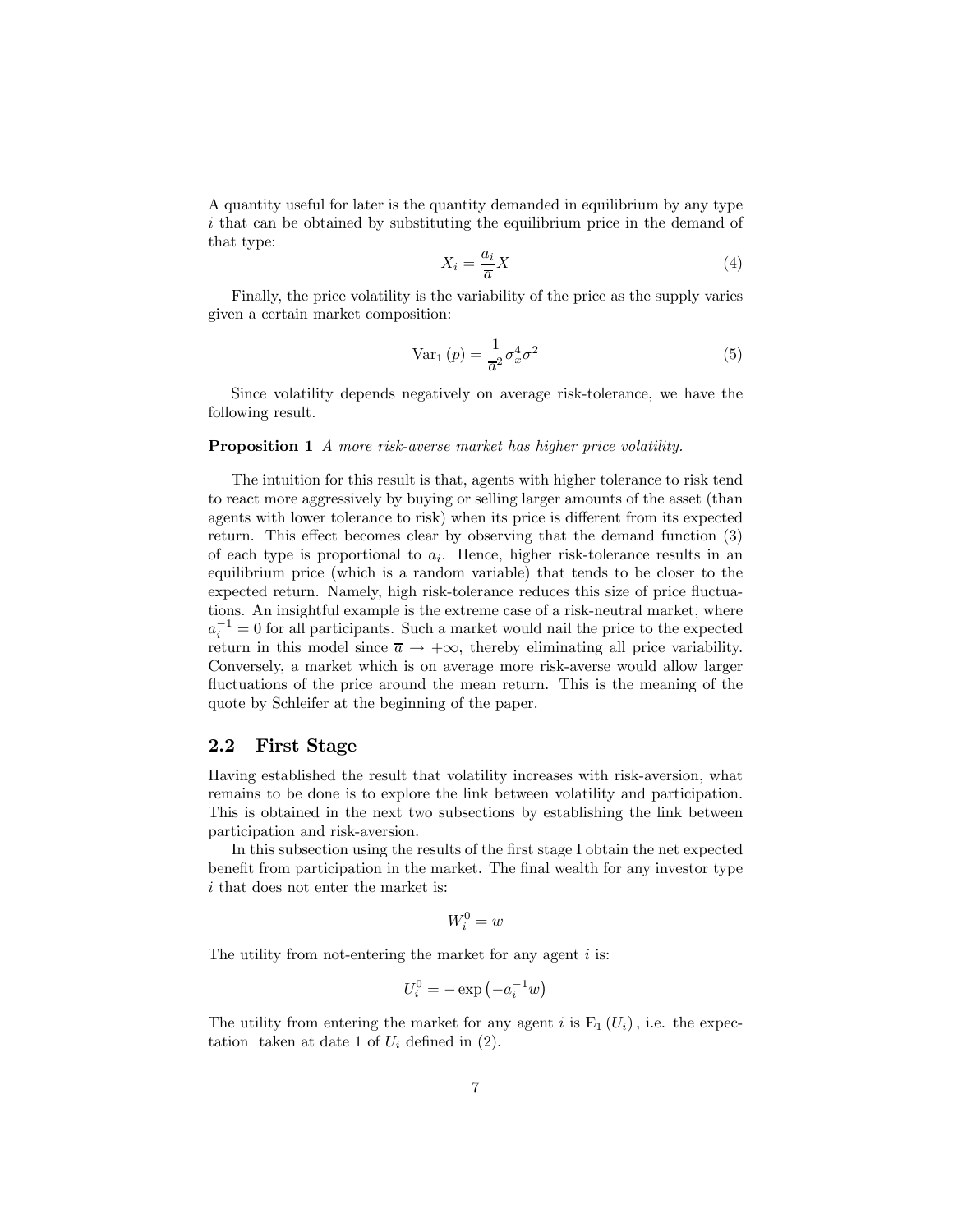Proposition 2

$$
U_i = -\exp\left(-a_i^{-1}(w-c) - \frac{1}{2}\frac{\sigma_x^2}{\overline{a}^2}X^2\right)
$$

**Proof.** See Appendix. ■

The next step is to evaluate the entry condition for any type  $i$ , which is:

$$
\mathrm{E}_1\left(U_i-U_i^0\right)>0
$$

Proposition 3 The expected gain from entering the market is:

$$
E_1 (U_i - U_i^0) = - \exp(-a_i^{-1}w) \left( \exp(a_i^{-1}c) \left( \frac{1}{\sqrt{1 + \frac{\sigma_x^2}{\bar{a}^2} \sigma^2}} \right) - 1 \right)
$$

 $\mathcal{L}$ 

Proof. See Appendix. ■

The entry condition becomes:

$$
\exp\left(a_i^{-1}c\right) < \sqrt{1 + \frac{\sigma_x^2}{\overline{a}^2}\sigma^2}
$$

After taking logs we can define the value function  $V_i$  that determines the entry condition:

$$
V_i(a_i, \overline{a}) = \frac{a_i}{2} \ln \left( 1 + \frac{\sigma_x^2}{\overline{a}^2} \sigma^2 \right) > c
$$

$$
= \frac{a_i}{2} \ln \left( 1 + \sigma_x^2 \text{Var}(p) \right) > c
$$

In this market all types like volatility because it makes beneficial trading possible: nobody would participate in a market that has no price variations (that is no noise  $\sigma^2 = 0$ ), because no type with positive risk-aversion would want to participate in a market where the only purpose is to trade a risky asset whose price always equals its expected return. In fact, with there would be no trading in such a market. Positive volatility translates into an equilibrium price generically different from the expected returns. This implies that there are opportunities for trading (buying and selling significant amounts if volatility is high), which is the only reason for entering the risky asset market in first place. The fact that higher price variability makes entry more beneficial for all types should not be that surprising. Indirect utility functions are under general conditions quasi-convex in prices, namely convex in this case where there is only one relative price. As a consequence, price variability is beneficial in this case.

As for the relative benefit of entry of different investor-types, note that the trading/arbitrage that occurs after entry is risky because the returns are random (I use risky arbitrage in the sense of Schleifer (2000)). Hence, the more risktolerant types benefit from trading any given amount of the risky asset more than the more risk-averse types do. The revealed preference of the more risktolerant types is indeed to trade more than the more risk-averse types. Hence,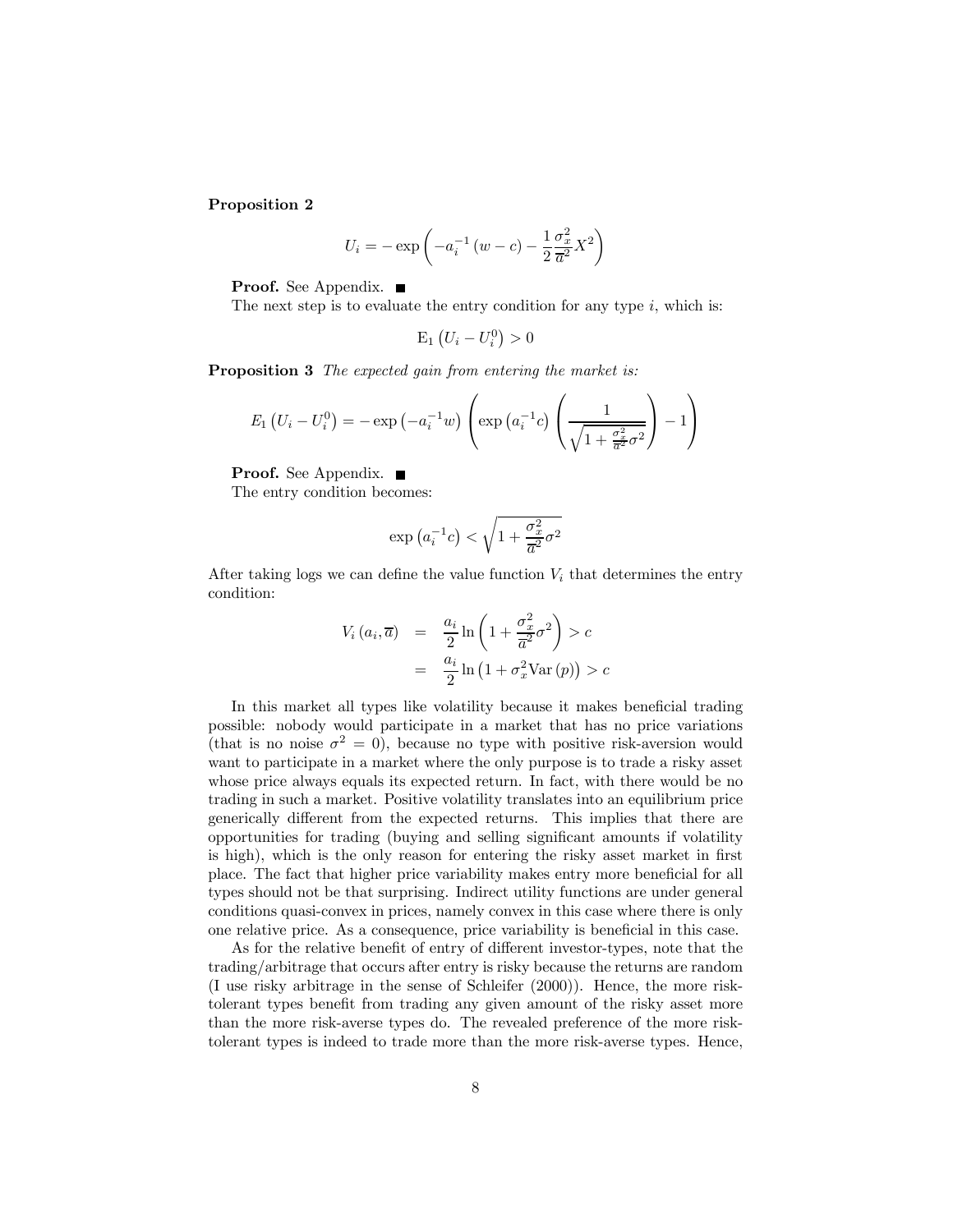the more risk-tolerant types have a higher indirect utility from participating. The higher utility of the more risk-tolerant types is a result that holds in such a stark way because of the absence of hedging purposes. The presence of hedging motives would give additional incentives to trade and raise the gains from entry of the more risk-averse types relative to the more risk-tolerant types that have less need for trading for hedging reasons. With the addition of hedging motives it would not be clear what types have higher incentives to enter the market.<sup>3</sup>

Finally, there are externalities from entering this market. The more riskaverse the market is, the more price variability it allows and the more beneficial is the entry in this market, because of enhanced trading possibilities in expected terms for all types. If a mass of agents that are more risk-averse than the average are in the market, they trade less than the average and leave more scope for such trading for all other participants, increasing their gains from entry in that market.

### 3 Participation Equilibria and Volatility

I can now characterize the participation equilibria and derive the relationship between participation and volatility. Here is the following separation property of any equilibrium.

**Proposition 4** In any equilibrium, if a type i participates then all types  $j < i$ participate.

**Proof.** The value function  $V_i(a_i, \overline{a})$  is increasing in the first argument. Hence, if an agent with a given risk-aversion finds it worthwhile to participate in the market then all the agents that are less risk-averse than him must find it even more worthwhile.

As a consequence of this separation property, any equilibrium can be described by identifying a marginal type, every type before which is a participant and no type after which participates. Moreover, the expected gain from entry of any agent i depends also on the composition of the market.

Proposition 5 Ceteris paribus, a more-risk averse market gives higher expected benefit from participation for any type.

Proof. The value function of all types decreases in the average risk-tolerance  $\overline{a}$ . Hence a market with a higher proportion of risk-averse agents gives higher expected gains from entry to all participants.  $\blacksquare$ 

As a consequence, this entry game has the flavor of a coordination game with possible multiplicity of equilibria depending on the distribution of risk aversion across agents. Equilibria with different degrees of participation may arise depending on whether the more risk-averse agents coordinate to enter or not.

<sup>&</sup>lt;sup>3</sup>An earlier version of this paper assumes a model with a positive non-random supply of the risky asset and idiosyncratic hedging motives. In that model the more risk-tolerant types have higher gains from entry provided that the supply is large.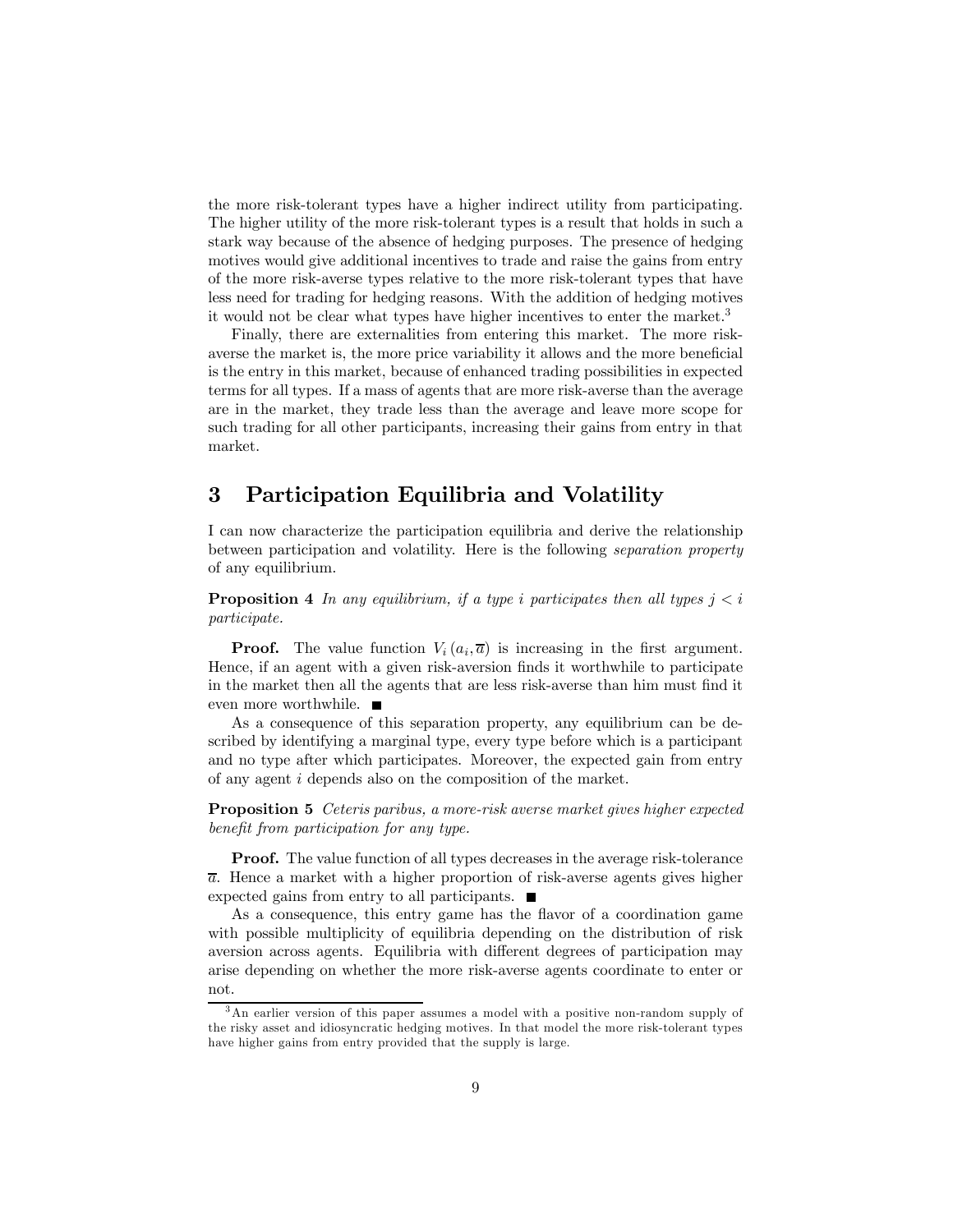**Proposition 6** For any given entry cost, multiple equilibria may exist. When they do, they are Pareto ranked: the ones with larger participation exhibit higher welfare and higher price volatility.

Proof. Comparing any two equilibria, given proposition (4), the extra agents that participate in the market only in the equilibrium with larger participation are more risk-averse than the agents that participate in both equilibria. Hence, average risk-tolerance is smaller in the equilibria with larger participation. Recalling that volatility depends negatively on average risk-tolerance  $(\text{Var}(p) = \frac{1}{a^2} \sigma_{xu}^2 \sigma^2)$ , equilibria with more participation are welfare improving and at the same time exhibit higher price volatility.  $\blacksquare$ 

### 3.1 Two-Type Example

The two-type case is a simple illustrative example of how multiple equilibria can arise. In this case I can characterize all the equilibria that arise for all values of the entry cost.

Suppose that the distribution of types has a two point support (two mass points), i.e. there are only two types of agents with risk-tolerances  $a_1 > a_2$ . The less risk averse types are a measure  $N_1 > 0$  and the more risk-averse a measure  $N_2 > 0$ . The vector  $(n_1, n_2)$  with  $n_1 \in [0, N_1]$  and  $n_2 \in [0, N_2]$ , denotes any possible composition of the market, that is, the measure of market participants of every type.

The value function of each type is:

$$
V_i(n_1, n_2) = \frac{a_i}{2} \ln \left( 1 + \frac{\sigma_x^2}{\overline{a}^2} \sigma^2 \right) \qquad i = 1, 2
$$
  
with 
$$
\overline{a} = \frac{a_1 n_1 + a_2 n_2}{n_1 + n_2} \in [a_2, a_1]
$$

We have the following equilibria.

Proposition 7 There are multiple equilibria in which partial participation and full participation equilibria coexist in the range:

$$
V_2\left(N_1,0\right) < c < V_2\left(N_1,N_2\right)
$$

There is a unique equilibrium in the following cost ranges:

**High Cost:**  $c > V_1 (N_1, 0)$  No participation.

**Intermediate Cost:**  $V_2(N_1, N_2) < c < V_1(N_1, 0)$  *Partial Participation.* 

Low Cost:  $c < V_2(N_1, 0)$  Full participation.

**Proof.** Note that  $V_2(n_1, n_2)$  is increasing in  $n_2$ , implying that if any type 2 participates in the market then ally types 2 will, since:  $V_2(n_1, N_2)$  $V_2(n_1, n_2) > c$ . Hence, in any equilibrium we can only have  $n_2^* \in \{0, N_2\}$ .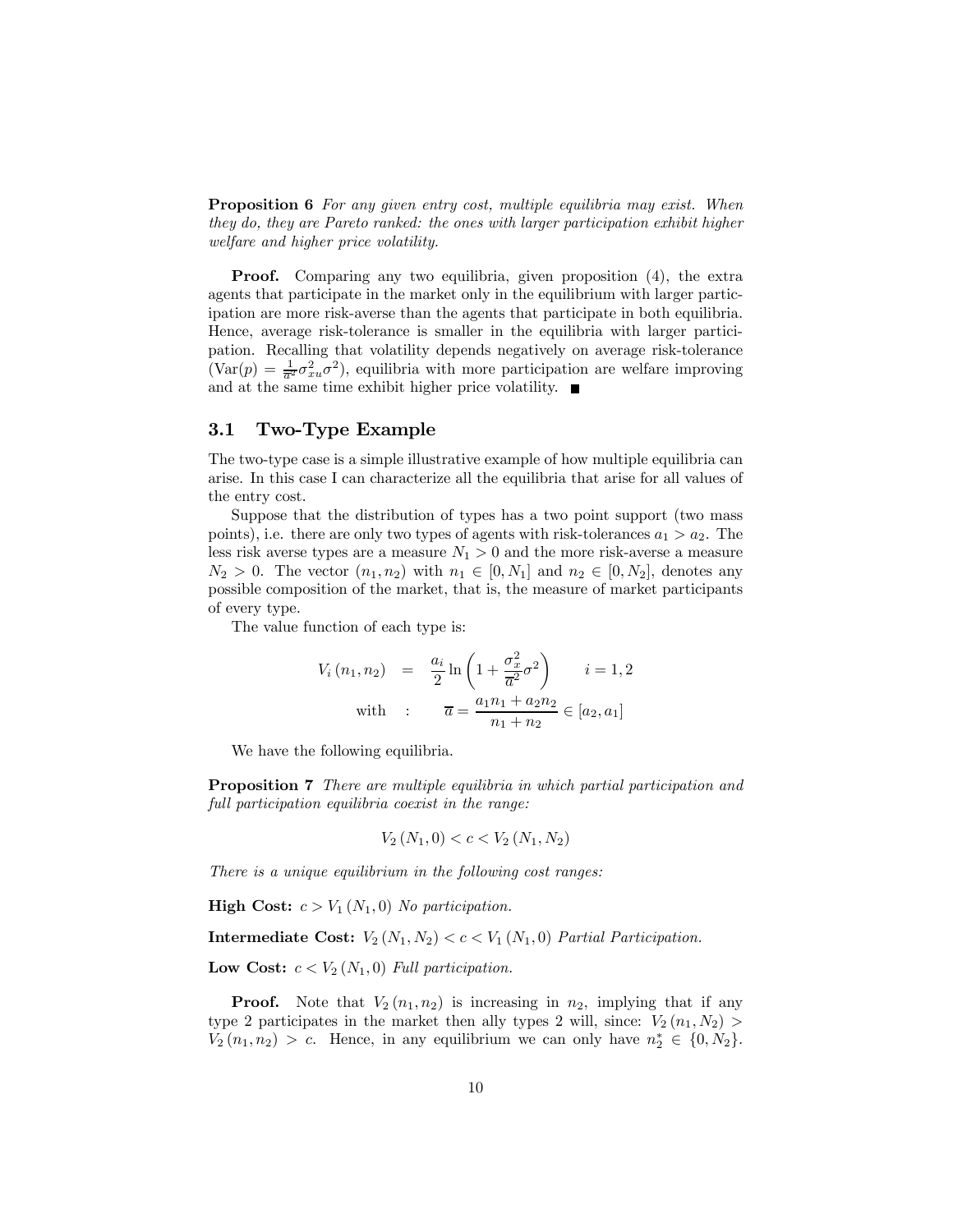If  $n_2^* = N_2$  then by proposition (4) we have a full participation equilibrium  $(n_1^* \in N_1, n_2^* = N_2)$ . If  $n_2^* = 0$  then the value function of the type 1 agents  $V_1(n_1, 0)$  does not depend on  $n_1$ . Hence, depending on the entry cost, generically we have that in any equilibrium  $n_1$  can take one of two possible values:  $n_1^* \in \{0, N_1\}$ , depending on whether  $V_1(N_1, 0) = V_1(n_1, 0) \ge c$ .

The following picture summarizes the above proposition:

# **Equilibria depending on Entry Cost**



In the multiple equilibria region the more risk averse types face a coordination problem: it is profitable for them to enter only if a critical mass of them does. The full participation equilibrium exhibits higher volatility and higher welfare.

### 3.2 Finite Types Case

This two-type case is more than just an illustrative example, similar patterns of equilibria (with possibly more than two equilibria coexisting for certain values of the entry cost) arise for any distribution of agents over a discrete set of types. Consider the case of m types with  $a_1 > a_2 > ... > a_m$ . The composition of the market participants market composition is described by the vector:

$$
(n_1, n_2, ..., n_m)
$$
  
with :  $n_i \in N_i$ ,  $i = 1, 2, ..., m$ 

where  $N_i$  is the measure of potential participants of type i.

Proposition 8 In the m type case, all participation equilibrium outcomes are of the form:

$$
(n_1, n_2, ..., n_m) = (N_1, N_2, ..., N_j, 0, ..., 0)
$$
  
with :  $j = 0, 1, 2, ..., m$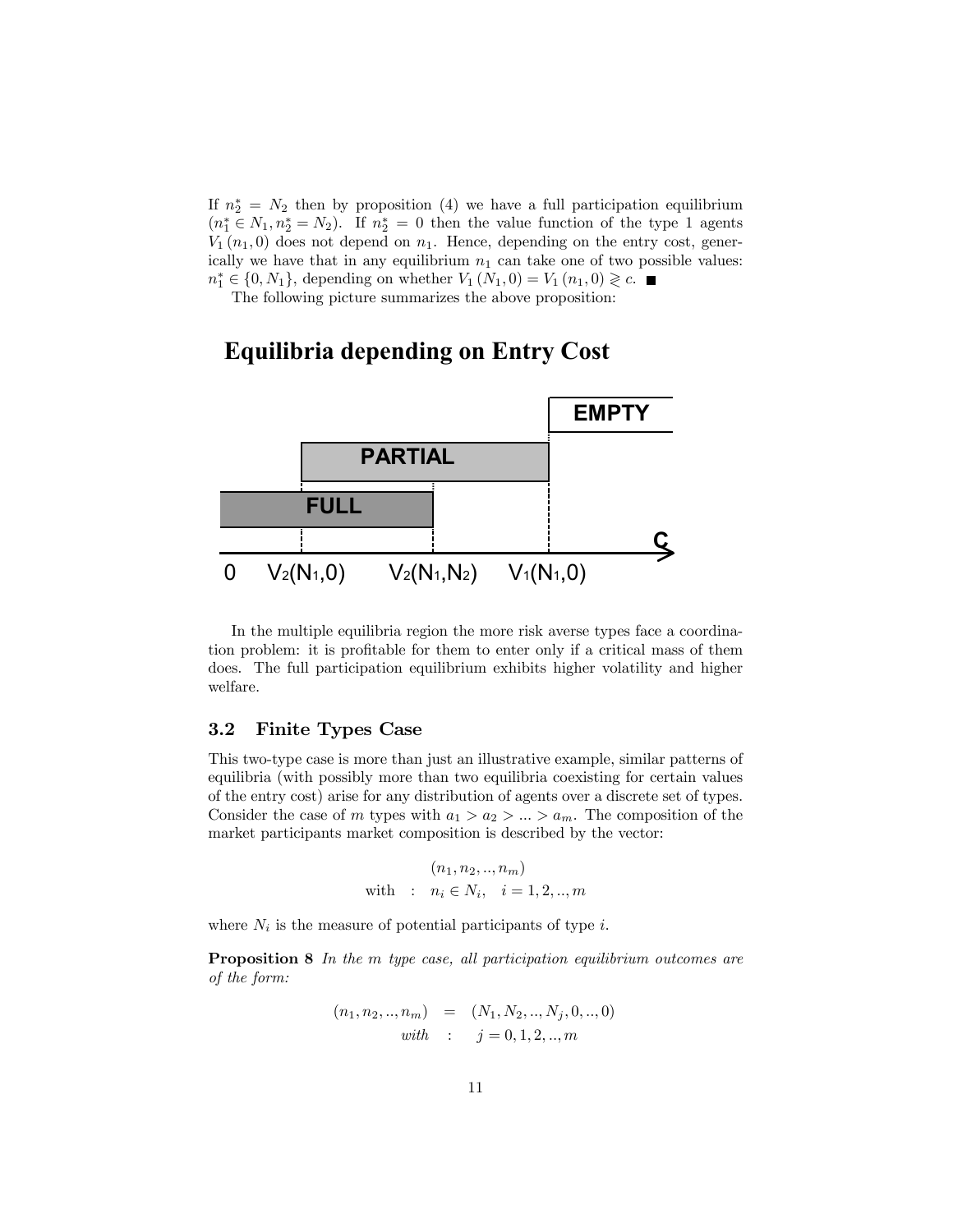Proof. The proof depends on two inequalities. First:

$$
V_j (N_1, ..., N_{j-1}, N_j, 0, ..., 0) > V_j (N_1, ..., N_{j-1}, n_j, 0, ..., 0) > c
$$

which tells you that agents of a given type have strategic complementarities so they enter in blocks (either all or nobody). Second:

$$
V_{j-k} (N_1,..,N_{j-1},N_j,0,..,0) > V_j (N_1,..,N_{j-1},N_j,0,..,0) > c
$$
  
with :  $k = 1,2,..,j-1$ 

which tells you that if agents of a given risk-aversion type participate then less risk-averse types will too.

For a given entry cost, two or more equilibria may arise depending on how many types coordinate to enter: the coordination of agents of a given type may create gains from coordination for the next higher types, and so forth; leading in this case to three or more equilibria. All equilibria with larger participation have higher volatility and welfare.

### 4 Summary

There are many factors that affect volatility in one direction or the other. This paper identifies one of them. Using an endogenous market participation model I showed that one source of volatility emerges from a change in the overall composition of the attitudes toward risk of investors. If the potential market participants differ in their attitudes toward risk, then more participation can increase volatility. When looking for the possible sources of volatility, we cannot disregard the diversity of investor characteristics that arises from self-selection of potential investor-participants.

While I have explored the effect of heterogeneity in risk-aversion, it would be interesting to explore the effect of other kinds of heterogeneity, the most important of these being, perhaps, information and wealth. This task is left to further research.<sup>4</sup>

# 5 Appendix

Proof. 2

$$
U_i = -\exp\left(-a_i^{-1}\left(\mathbb{E}\left(W_i\right) - \frac{a_i^{-1}}{2}\text{Var}\left(W_i\right)\right)\right)
$$

<sup>4</sup>For the effects of heterogeneity in information on volatility see Dubra and Herrera (2002).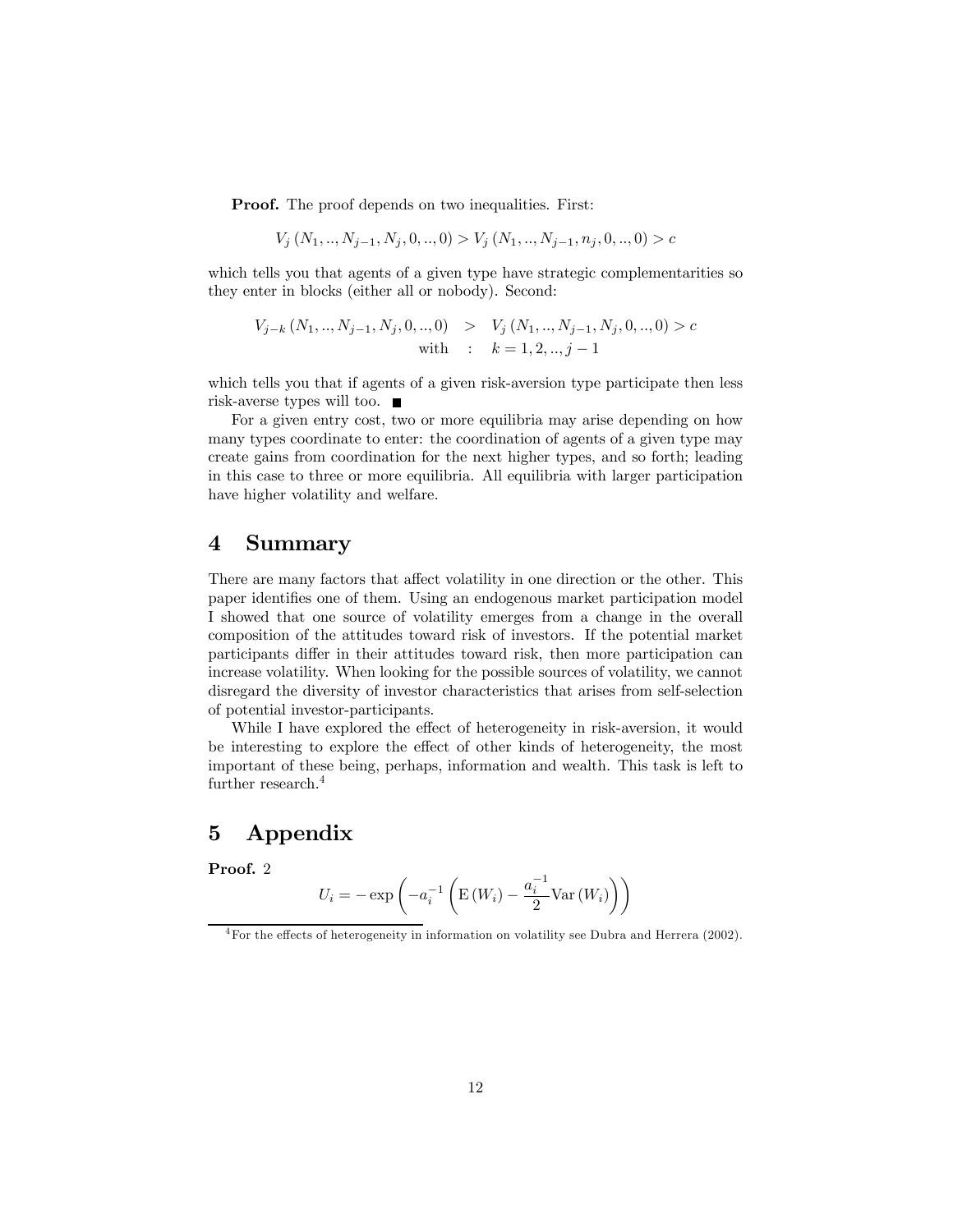Note that the certainty equivalent term  $\left(\mathrm{E}(W_i) - \frac{a_i^{-1}}{2} \mathrm{Var}(W_i)\right)$  is:

$$
\begin{aligned}\n\left(\mathcal{E}\left(W_{i}\right) - \frac{a_{i}^{-1}}{2} \text{Var}\left(W_{i}\right)\right) &= w - c + \left(\mu_{x} - p\right) X_{i} - \frac{a_{i}^{-1}}{2} X_{i}^{2} \sigma_{x}^{2} \\
&= w - c + \left(a_{i}^{-1} X_{i} \sigma_{x}^{2}\right) X_{i} - \frac{a_{i}^{-1}}{2} X_{i}^{2} \sigma_{x}^{2} \\
&= w - c + \frac{a_{i}}{2} \frac{\sigma_{x}^{2}}{\overline{a}^{2}} X^{2}\n\end{aligned}
$$

where in the second step we substituted the demand function of agent  $i(3)$  and in the third step the quantity demanded by type  $i$  in equilibrium (4). Hence:

$$
U_i = -\exp\left(-a_i^{-1}(w-c) - \frac{1}{2}\frac{\sigma_x^2}{\overline{a}^2}X^2\right)
$$

Proof. 3 Given that:

$$
(U_i - U_i^0) = -\exp(-a_i^{-1}w)\left(\exp(a_i^{-1}c)\exp\left(-\frac{1}{2}\frac{\sigma_x^2}{\overline{a}^2}X^2\right) - 1\right)
$$

taking expectations we have:

$$
E(U_i - U_i^0) = -\exp(-a_i^{-1}w) (\exp(a_i^{-1}c) E [\exp(-\alpha X^2)] - 1)
$$
  
with 
$$
\alpha = \frac{1}{2} \frac{\sigma_x^2}{\overline{a}^2}
$$

The expectation in the square brackets is over the normal distribution of  $X\sim$  $\mathcal{N}(0, \sigma^2)$ , namely:

$$
\begin{aligned} \mathbb{E}\left[\exp\left(-\alpha X^2\right)\right] &= \int_{-\infty}^{+\infty} \exp\left(-\alpha X^2\right) \left(\frac{1}{\sigma\sqrt{2\pi}}\exp\left(-\frac{X^2}{2\sigma^2}\right)\right) dX \\ &= \frac{1}{\sigma\sqrt{2\pi}} \int_{-\infty}^{+\infty} \exp\left(-\left(\alpha + \frac{1}{2\sigma^2}\right)X^2\right) dX \end{aligned}
$$

Knowing the result from the following standard integral:

$$
\int_{-\infty}^{\infty} \exp\left(-X^2\right) dX = \sqrt{\pi}
$$

we have:

$$
\frac{1}{\sigma\sqrt{2\pi}}\int_{-\infty}^{\infty}\exp\left(\left(\alpha+\frac{1}{2\sigma^2}\right)X^2\right)dX = \frac{1}{\sigma\sqrt{2\pi}}\frac{\sqrt{\pi}}{\sqrt{\alpha+\frac{1}{2\sigma^2}}} = \frac{1}{\sqrt{1+\frac{\sigma^2}{\overline{a}^2}\sigma^2}}
$$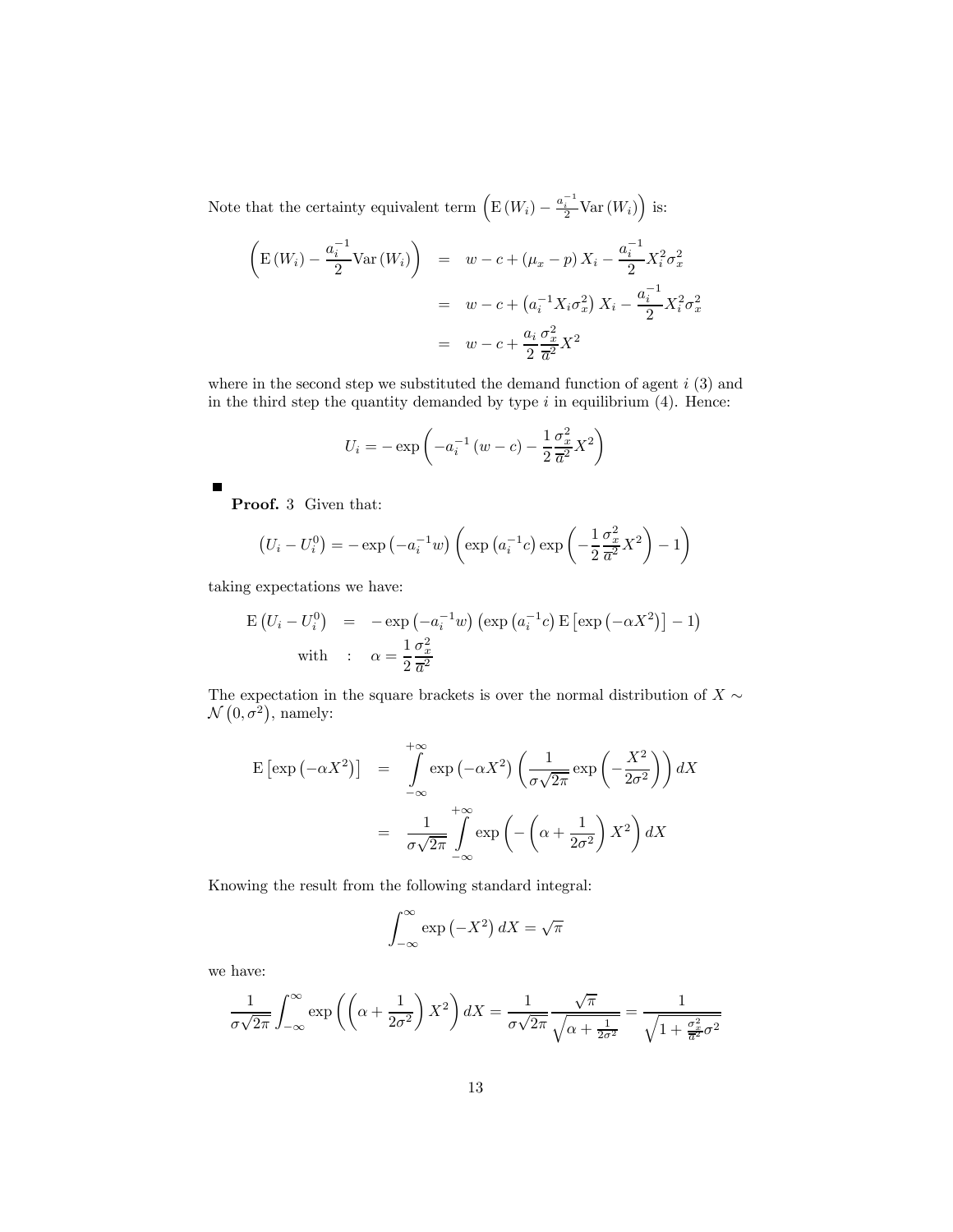Hence:

$$
E\left(U_i - U_i^0\right) = -\exp\left(-a_i^{-1}w\right)\left(\exp\left(a_i^{-1}c\right)\left(\frac{1}{\sqrt{1 + \frac{\sigma_x^2}{\overline{a}^2}\sigma^2}}\right) - 1\right)
$$

# References

- [1] ALLEN, A. and GALE, D. (1994), "Limited Market Participation and Volatility of Asset Prices" American Economic Review, 84, 933-955.
- [2] BASAK, S. and CUOCO, D. (1998), "An Equilibrium Model with Restricted Stock Market Participation" Review of Financial Studies, 11, 309- 341.
- [3] BRUNNERMEIER, M. (2001) Asset Pricing under Asymmetric Information (Oxford University Press).
- [4] CALVET, L. GONZALEZ-EIRAS, M. and SODINI, P. (2004) "Financial Innovation, Market Participation and Asset Prices", Journal of Financial and Quantitative Analysis, 39, 3.
- [5] CAMPBELL, J.Y., LETTAU, M., MALKIEL, B. and XU, Y. (2001), "Have Individual Stocks become More Volatile ? An Empirical Exploration of Idiosyncratic Risk" Journal of Finance, 56, 1-44.
- [6] CHATTERJEE, S. and CORBAE, D. (1992), "Endogenous Market Participation and the General Equilibrium Value of Money" Journal of Political Economy, 100, 615-646.
- [7] CITANNA, A. and SCHMEDDERS, K. "Excess Price Volatility and Financial Innovation", Economic Theory (forthcoming).
- [8] DUBRA, J. and HERRERA, H. (2002), "Market Participation, Information and Volatility" (Mimeo, Itam).
- [9] MANKIW, G. and ZELDES, S. (1991), "The Consumption of Stockholders and Non-Stockholders" Journal of Financial Economics, 29, 97-112.
- [10] MERTON, R. (1987), "A Simple Model of Capital Market Equilibirum with Incomplete Information" Journal of Finance, 42, 482-51.
- [11] HIRSHLEIFER, D. (1988), "Residual Risk, Trading Cost, and Commodity Futures Risk Premia" Review of Financial Studies, 1, 173-193.
- [12] OROSEL, G. (1998), "Participation Costs, Trend Chasing, and Volatility of Stock Prices" Review of Financial Studies, 11, 521-557.